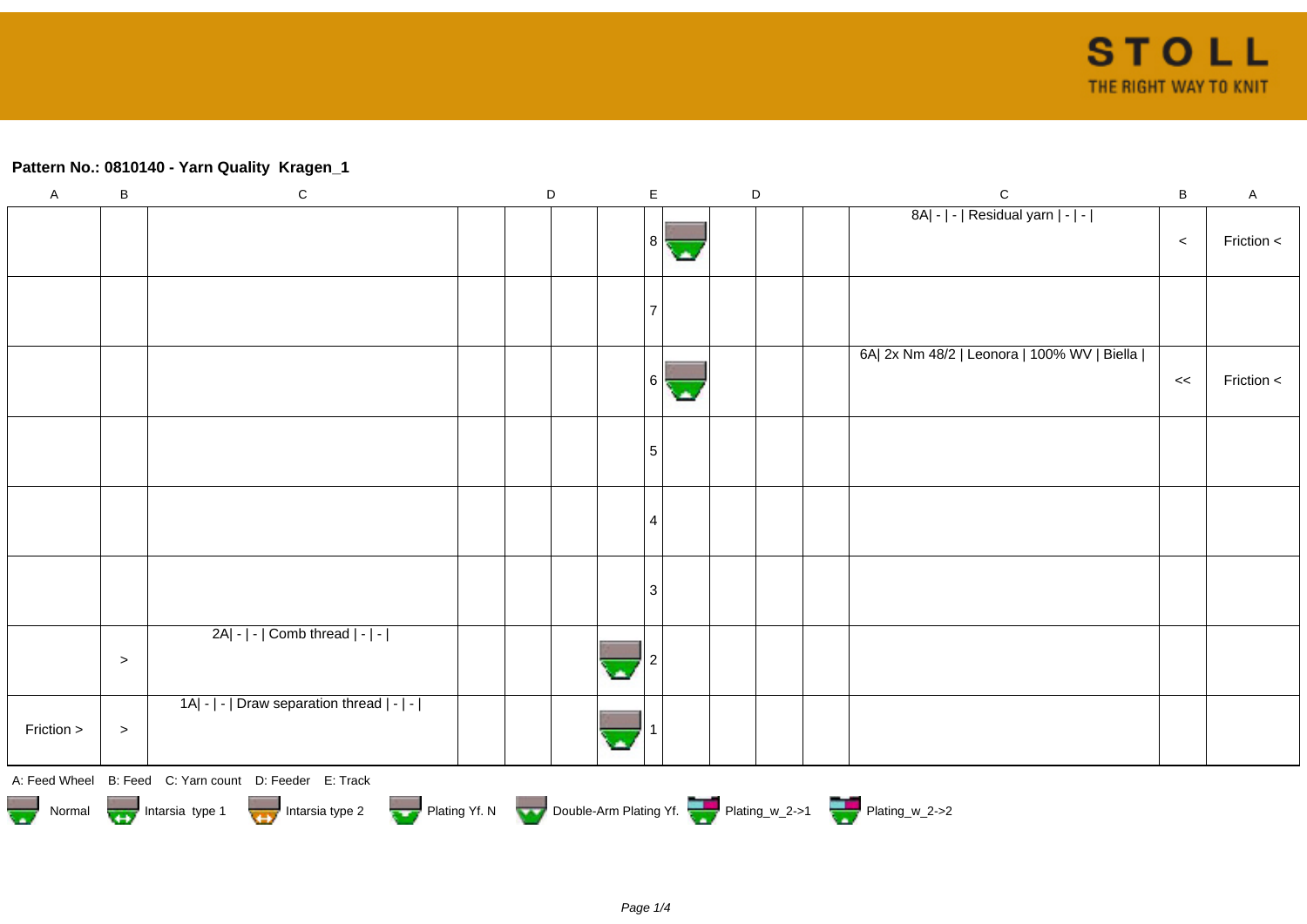## **Pattern No.: 0810140 - Yarn Quality V-Teil(e)**

| $\mathsf A$ | B                                                                                | $\mathsf C$                                            |  | D |  | E    | D |  |  | $\mathbf C$                                 | B     | A          |
|-------------|----------------------------------------------------------------------------------|--------------------------------------------------------|--|---|--|------|---|--|--|---------------------------------------------|-------|------------|
|             |                                                                                  |                                                        |  |   |  | -8 I |   |  |  | 8A  -   -   Residual yarn   -   -           | $\,<$ | Friction < |
| Friction >  | $\, >$                                                                           | 7A  -   -   Residual yarn   -   -                      |  |   |  |      |   |  |  |                                             |       |            |
|             |                                                                                  |                                                        |  |   |  | 6 I  |   |  |  | 6A  1x Nm 28/2   Leonora   100% WV   Biella | $\,<$ | Friction < |
|             |                                                                                  |                                                        |  |   |  | 5 I  |   |  |  | 5A  2x Nm 28/2   Lara   100% WV   Biella    | <<    | Friction < |
|             |                                                                                  |                                                        |  |   |  |      |   |  |  | 4A  2x Nm 48/2   Leonora   100% WV   Biella | $\,<$ | Friction < |
| Friction >  | $\gt$                                                                            | 3A  2x Nm 48/2   Leonora   100% WV   Biella            |  |   |  |      |   |  |  |                                             |       |            |
|             | $\,>$                                                                            | 2A  -   -   Comb thread   -   -                        |  |   |  |      |   |  |  |                                             |       |            |
| Friction >  | $\,>$                                                                            | 1A  -   -   Draw separation thread   -   -             |  |   |  |      |   |  |  |                                             |       |            |
|             |                                                                                  | A: Feed Wheel B: Feed C: Yarn count D: Feeder E: Track |  |   |  |      |   |  |  |                                             |       |            |
|             | Normal Montain Strategy Intarsia type 2 but Plating Yf. N Double-Arm Plating Yf. |                                                        |  |   |  |      |   |  |  |                                             |       |            |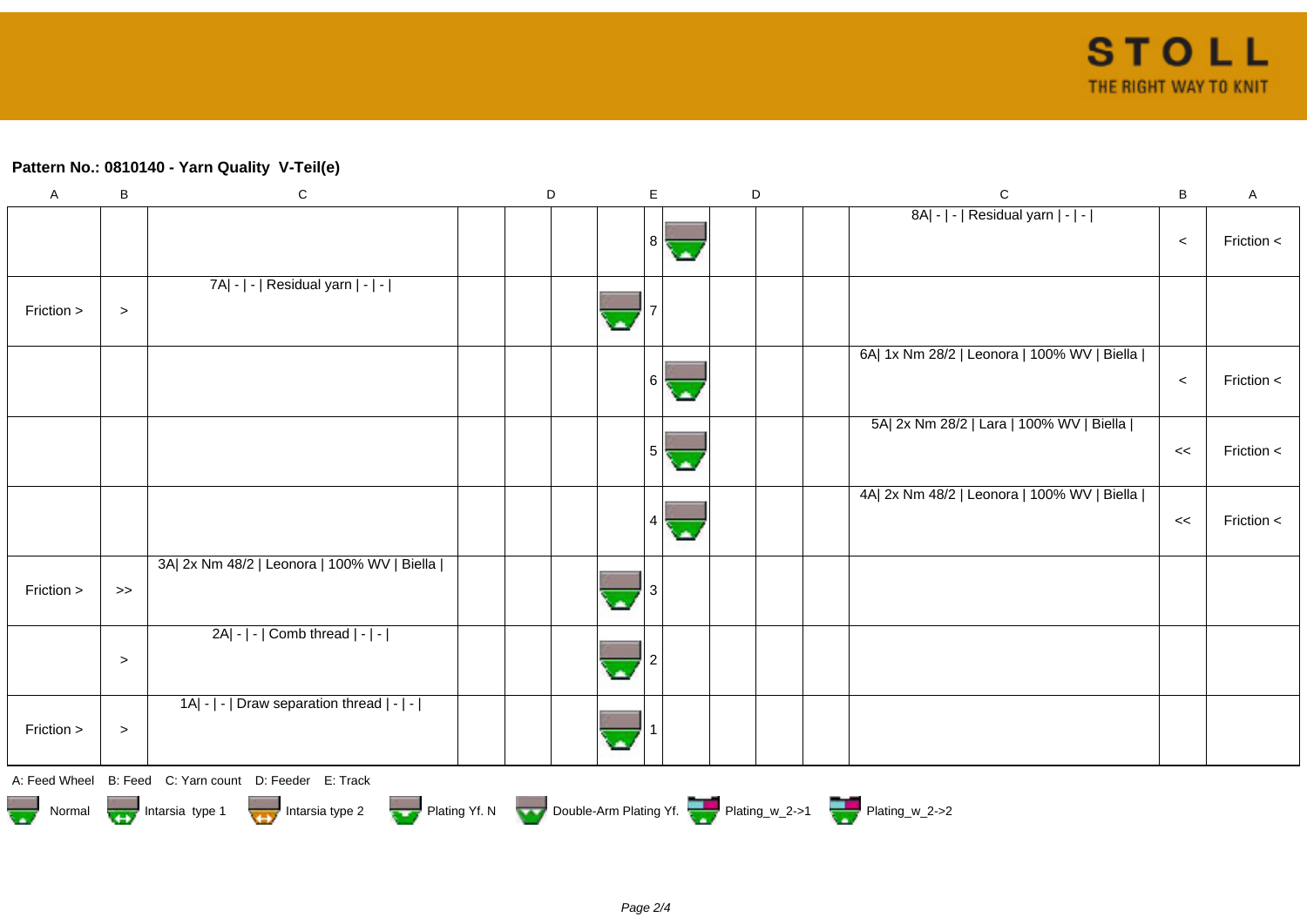## **Pattern No.: 0810140 - Yarn Quality R-Teil(e)**

| $\boldsymbol{\mathsf{A}}$ | B                                                                                      | ${\bf C}$                                              |  | $\mathsf D$ |  | $\mathsf E$ |  | $\mathsf D$ |  |  | $\mathsf{C}$                                | $\, {\bf B}$ | $\mathsf A$ |
|---------------------------|----------------------------------------------------------------------------------------|--------------------------------------------------------|--|-------------|--|-------------|--|-------------|--|--|---------------------------------------------|--------------|-------------|
|                           |                                                                                        |                                                        |  |             |  |             |  |             |  |  | 8A  -   -   Residual yarn   -   -           | $\,<$        | Friction <  |
|                           |                                                                                        |                                                        |  |             |  |             |  |             |  |  |                                             |              |             |
|                           |                                                                                        |                                                        |  |             |  | 6           |  |             |  |  | 6A  2x Nm 48/2   Leonora   100% WV   Biella | <<           | Friction <  |
|                           |                                                                                        |                                                        |  |             |  |             |  |             |  |  | 5A  2x Nm 28/2   Lara   100% WV   Biella    | <<           | Friction <  |
|                           |                                                                                        |                                                        |  |             |  | 4           |  |             |  |  |                                             |              |             |
|                           |                                                                                        |                                                        |  |             |  | 3           |  |             |  |  |                                             |              |             |
|                           | $\,>$                                                                                  | $2A - - $ Comb thread $ - - $                          |  |             |  |             |  |             |  |  |                                             |              |             |
| Friction >                | $\geq$                                                                                 | 1A  -   -   Draw separation thread   -   -             |  |             |  |             |  |             |  |  |                                             |              |             |
|                           |                                                                                        | A: Feed Wheel B: Feed C: Yarn count D: Feeder E: Track |  |             |  |             |  |             |  |  |                                             |              |             |
|                           | Normal <b>Double-Arm Plating Yf. N</b> Double-Arm Plating Yf. N Double-Arm Plating Yf. |                                                        |  |             |  |             |  |             |  |  |                                             |              |             |